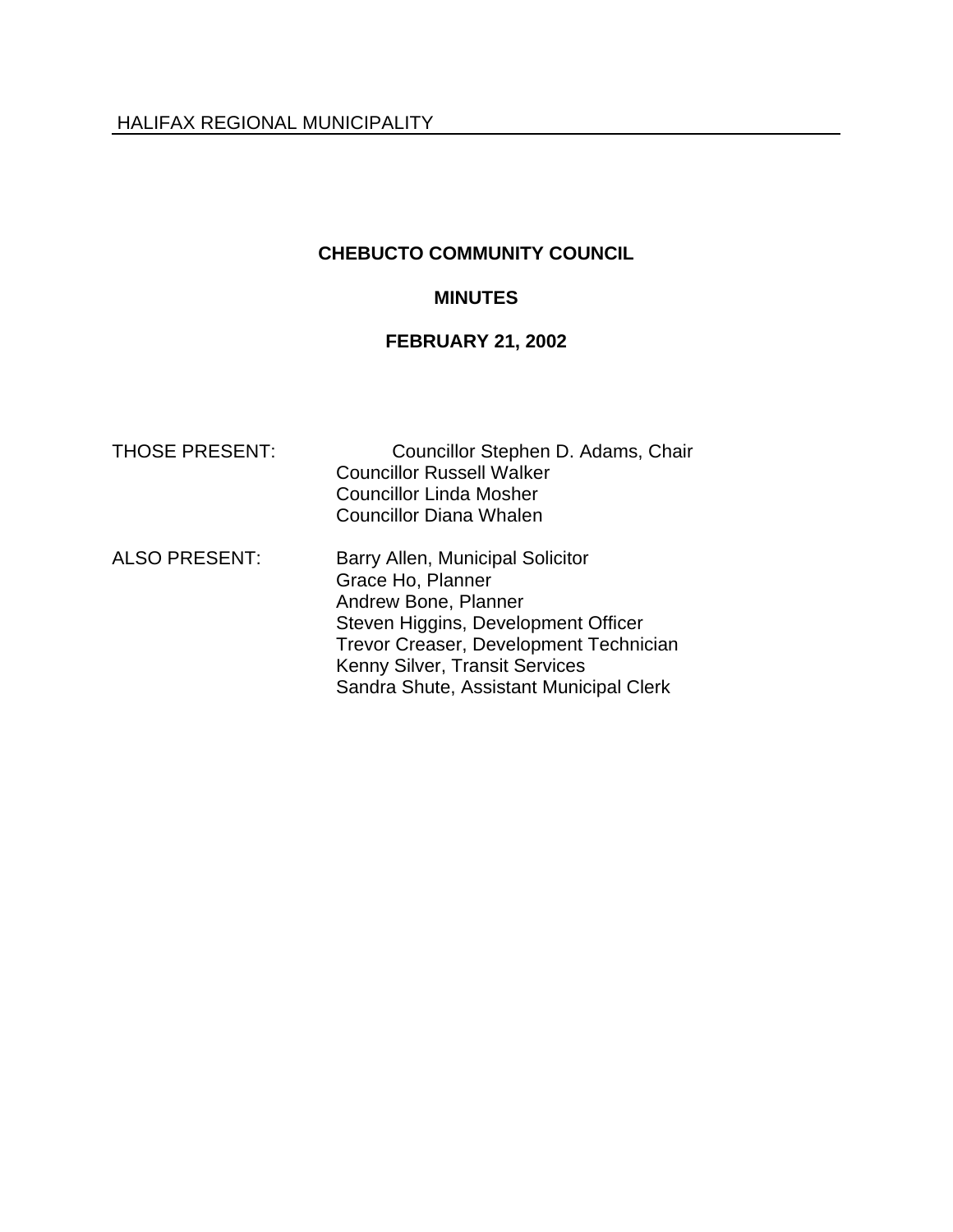# **TABLE OF CONTENTS**

| <b>Approval of Minutes</b>                 |                                                                                                                                                                                                                                         |  |  |
|--------------------------------------------|-----------------------------------------------------------------------------------------------------------------------------------------------------------------------------------------------------------------------------------------|--|--|
| 2.1<br>2.2                                 |                                                                                                                                                                                                                                         |  |  |
|                                            | Approval of the Order of Business and Approval of Additions and Deletions 4                                                                                                                                                             |  |  |
| <b>Business Arising Out of the Minutes</b> |                                                                                                                                                                                                                                         |  |  |
| 4.1<br><b>Status Sheet Items</b>           |                                                                                                                                                                                                                                         |  |  |
|                                            | 4.1.1<br>4.1.4 Extending Public Participation for Planning - District 16  5<br>4.1.7 Halifax/Halifax County Waters Advisory Board  6                                                                                                    |  |  |
|                                            |                                                                                                                                                                                                                                         |  |  |
|                                            |                                                                                                                                                                                                                                         |  |  |
| <b>Consideration of Deferred Business</b>  |                                                                                                                                                                                                                                         |  |  |
| 7.1                                        | Appeal of the Refusal of a Variance - 55 St. Margarets Bay Road  6                                                                                                                                                                      |  |  |
| <b>Public Hearings</b>                     |                                                                                                                                                                                                                                         |  |  |
| 8.1<br>8.2                                 | Case 00399 - Application to Amend the Stage I Development<br>Agreement for Clayton Park West, Phase 4  8<br>Appeal of the Development Officer's Decision to Approve an<br>Application for a Variance - 199 Glenforest Drive, Halifax  9 |  |  |
|                                            |                                                                                                                                                                                                                                         |  |  |

9. Correspondence, Petitions and Delegations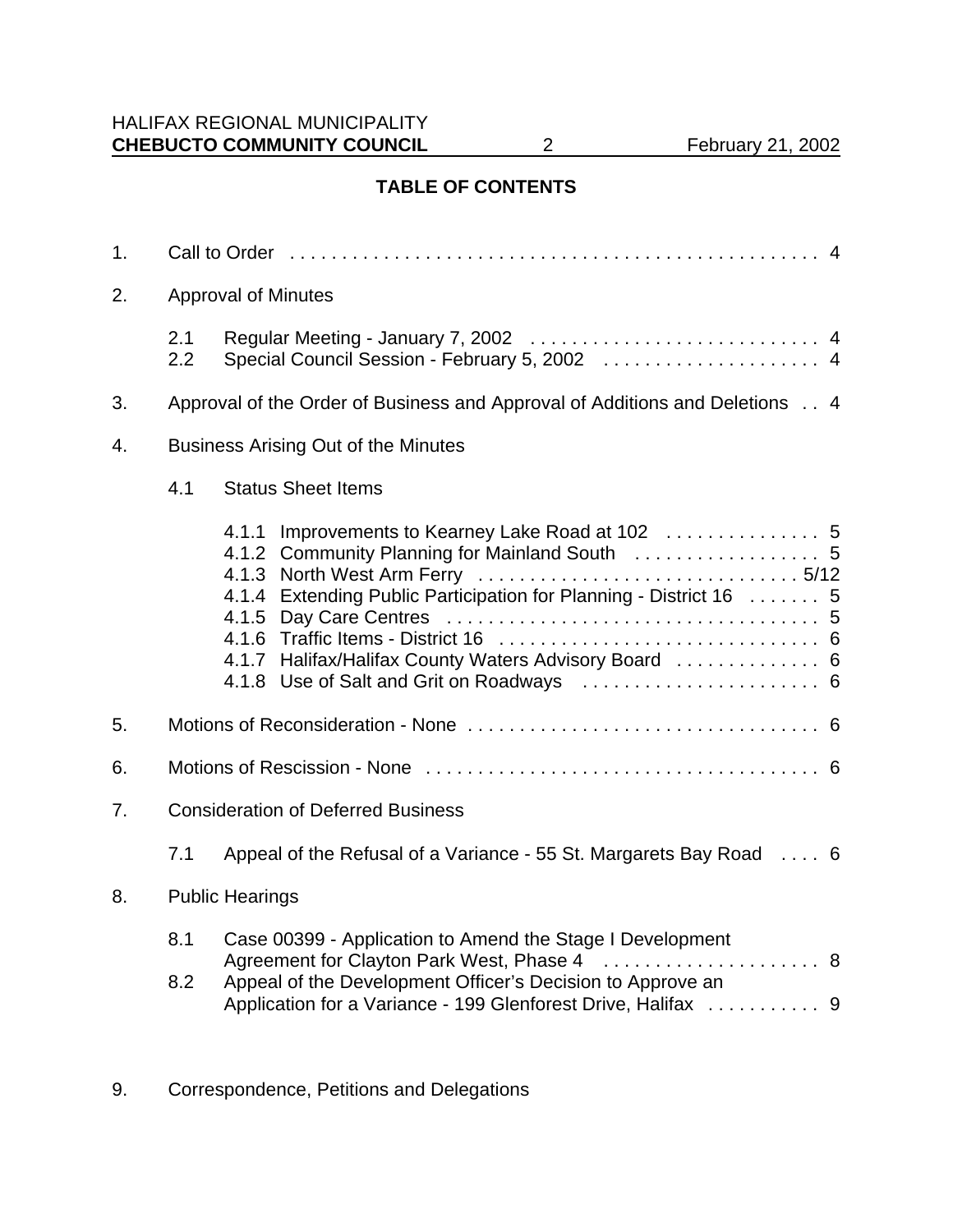HALIFAX REGIONAL MUNICIPALITY **CHEBUCTO COMMUNITY COUNCIL** 3 February 21, 2002

|     | 9.1                                  | Presentations      |                                                                                                                                                         |    |  |  |
|-----|--------------------------------------|--------------------|---------------------------------------------------------------------------------------------------------------------------------------------------------|----|--|--|
|     |                                      | 9.1.1              | 9.1.2 Proposed Amendments to the Royal Hemlocks<br>Development Agreement to expand the lands of<br>Hemlock Ravine by the Friends of Hemlock Ravine  11  |    |  |  |
| 10. | Reports                              |                    |                                                                                                                                                         |    |  |  |
|     | 10.1                                 |                    |                                                                                                                                                         |    |  |  |
| 11. |                                      |                    |                                                                                                                                                         |    |  |  |
| 12. |                                      | <b>Added Items</b> |                                                                                                                                                         |    |  |  |
|     | 12.1<br>12.2<br>12.3<br>12.4<br>12.5 |                    | Dogs Off Leash in Hemlock Ravine Park  14<br>Herring Cove Service and Settlement Strategy<br>Storage of Recreational Vehicles and Boats in R-1 Zone  14 | 14 |  |  |
| 13. |                                      |                    |                                                                                                                                                         |    |  |  |
| 14. |                                      |                    |                                                                                                                                                         |    |  |  |
| 15. |                                      |                    |                                                                                                                                                         |    |  |  |
| 16. |                                      |                    |                                                                                                                                                         |    |  |  |

# 1. **CALL TO ORDER**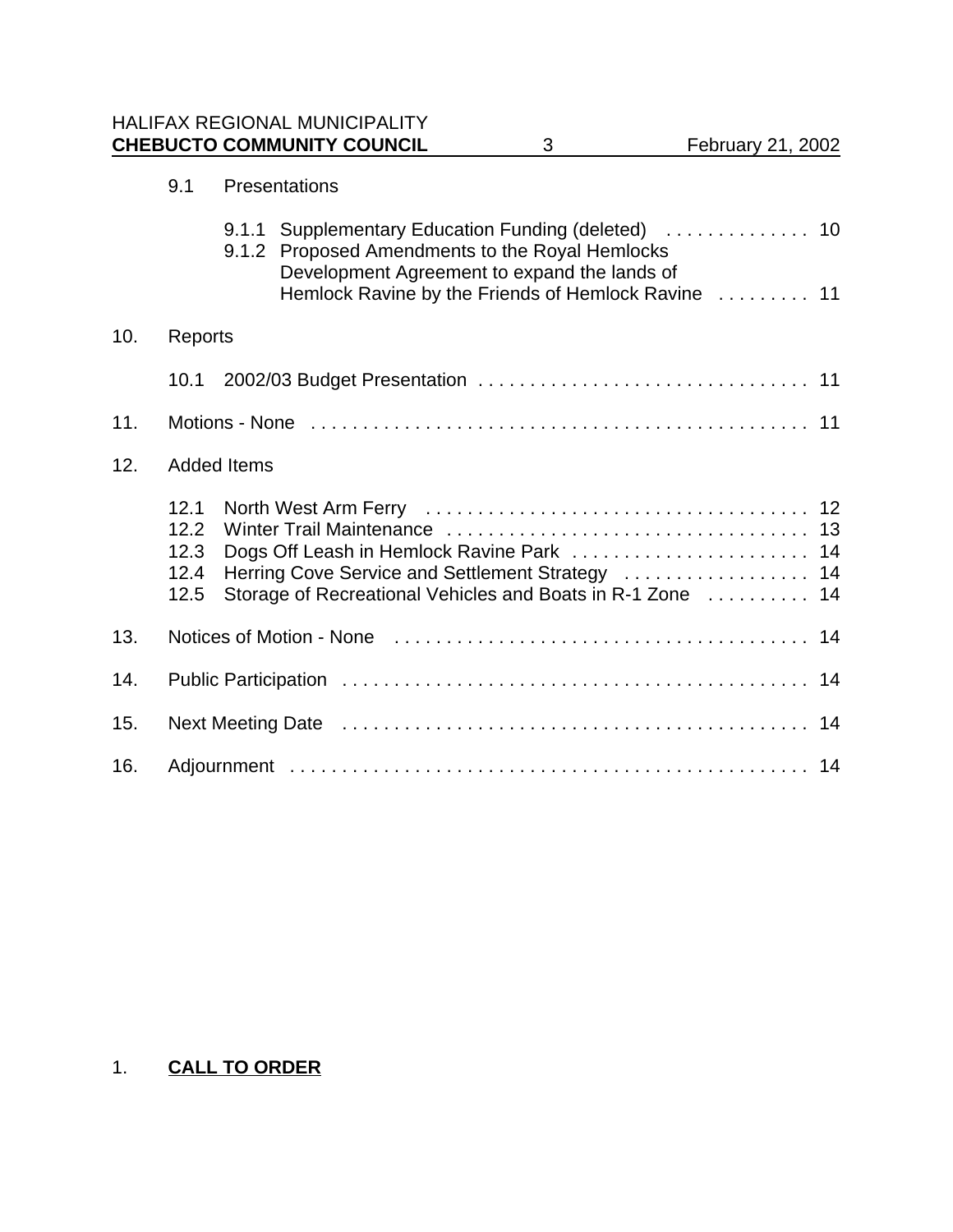The meeting was called to order at 7:00 p.m. in the Keshen Goodman Library, 330 Lacewood Drive, Halifax. At a later point in the meeting, the Chair recognized Mary Ann McGrath, MLA for Halifax/Bedford Basin.

### 2. **APPROVAL OF MINUTES**

2.1 **Regular Meeting - January 7, 2002**

**MOVED by Councillor Mosher, seconded by Councillor Walker to approve the Minutes of Regular Meeting held on January 7, 2002 as circulated. MOTION PUT AND PASSED.**

2.2 **Special Council Session - February 5, 2002**

**MOVED by Councillor Mosher, seconded by Councillor Walker to approve the Minutes of Special Council Session held on February 5, 2002 as circulated. MOTION PUT AND PASSED.**

- 3. **APPROVAL OF THE ORDER OF BUSINESS AND APPROVAL OF ADDITIONS AND DELETIONS**
- Deletion: Presentation Supplementary Education Funding
- Added Items: Winter Trail Maintenance Power Lines in District 16, Regatta Point Walkway and access to Sir Sanford Fleming Park - Councillors Whalen and Mosher Dogs Off Leash in Hemlock Ravine Park - Councillor Whalen Herring Cove Service and Settlement Strategy - Councillor Adams Storage of Recreational Vehicles and Boats in R-1 zones - Councillor Adams

Information Report re North West Arm Ferry was moved from 4.1.3 to 12.1.

**MOVED by Councillor Whalen, seconded by Councillor Mosher to approve the Order of Business as amended. MOTION PUT AND PASSED.**

### 4. **BUSINESS ARISING OUT OF THE MINUTES**

- 4.1 **Status Sheet Items**
- 4.1.1 **Improvements to Kearney Lake Road at 102**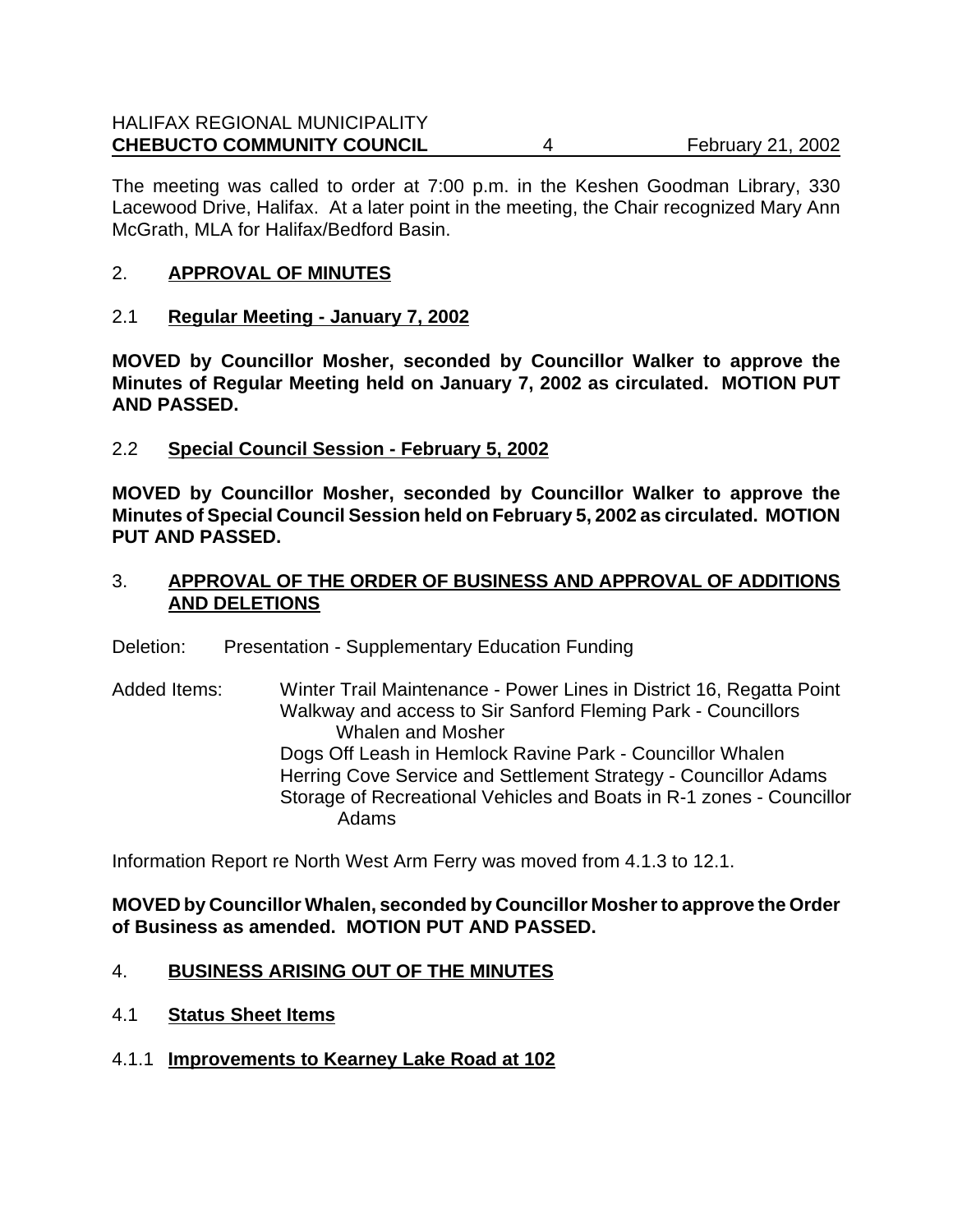An Information Report dated February 4, 2002 was before Community Council. Councillor Whalen provided an overview of this report and indicated that it appeared that lights would be installed at the inbound intersection in the coming year. This can be taken off the Status Sheet.

# 4.1.2 **Community Planning for Mainland South**

Councillor Mosher advised that community meetings have taken place; however, staff advises that no Municipal Planning Strategies will be changed until the Regional Plan is complete. This can come off the Status Sheet.

# 4.1.3 **North West Arm Ferry**

This item was dealt with under 12.1.

# 4.1.4 **Extending Public Participation for Planning - District 16**

A report from Planning is still outstanding.

# 4.1.5 **Day Care Centres**

An Information Report dated January 25, 2002 was before Community Council. Councillor Whalen referred to an application for 36 children which was ultimately withdrawn. It raised the question of whether or not large day care centres should be permitted in residential areas. The Information Report indicated there was no reason to change the current Plan as it was reviewed in detail in 1997. Large day care centres were not welcome as a rule in R-1 and R-2 areas and she felt they should be limited to 14 children and not entertain the idea of larger ones.

Since the report before Community Council dealt with the specifics of the Langbrae application which was withdrawn, Councillor Whalen requested an additional report addressing specifically the idea of amending the number of children allowed in R-1 and R-2 zones to 14 children as of right and not entertain numbers above that. As well, in the previous By-law there was a rule that there should be 500' separation distance between day care centres, which was dropped in 1997. She requested that this also be addressed in the report as to reinstatement as well as updated information on larger day care centres allowed since amalgamation throughout the Municipality.

### **MOVED by Councillor Whalen, seconded by Councillor Walker that a report be requested on the items raised by Councillor Whalen. MOTION PUT AND PASSED.**

# 4.1.6 **Traffic Items - District 16**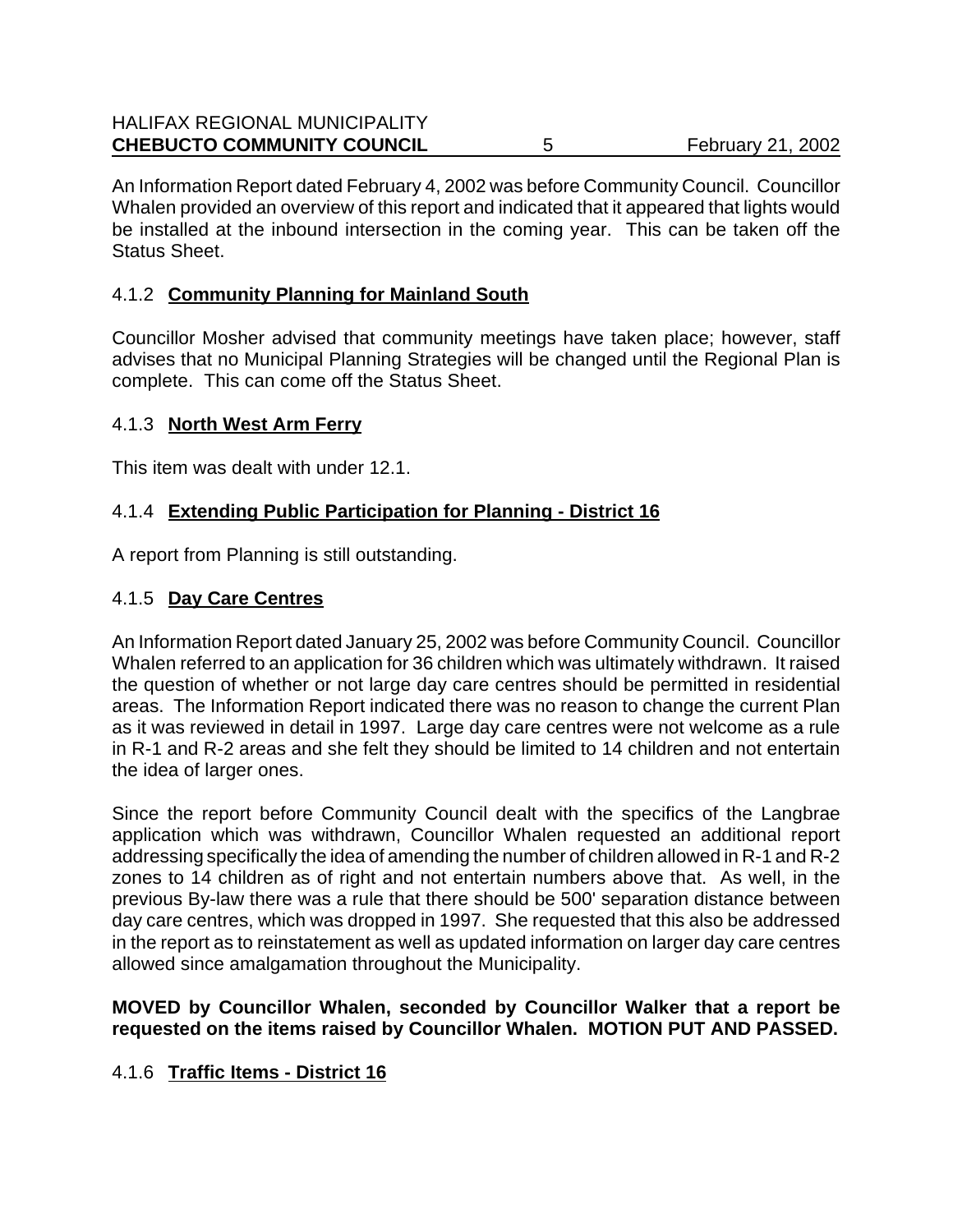Staff indicated that a report would be available for the March meeting.

### 4.1.7 **Halifax/Halifax County Waters Advisory Board**

No information was available.

### 4.1.8 **Use of Salt and Grit on Roadways**

An Information Report dated February 6, 2002 was before Community Council. This can be taken off the Status Sheet.

- 5. **MOTIONS OF RECONSIDERATION** None
- 6. **MOTIONS OF RESCISSION** None

### 7. **CONSIDERATION OF DEFERRED BUSINESS**

### 7.1 **Appeal of the Refusal of a Variance - 55 St. Margarets Bay Road**

A Staff Report dated December 21, 2001 was before Community Council. Steven Higgins, Development Officer provided an overview of the report. This was with regard to a refusal of an application for a variance to relax a number of requirements of the Land Use By-law to allow the addition of a single residential unit on the second storey of a commercial building. The staff recommendation was for Community Council to uphold the decision of the Development Officer to refuse the request for a variance.

Councillor Mosher asked the difference between a single family residence and a business with regard to density. In response, Mr. Higgins advised that the commercial zones in the By-law do not regulate development density the way residential zones do. The C2-A zone is a minor commercial zone and permits local and medium scale businesses.

Councillor Mosher stated that if it were a business, there could be multiple vehicles to and from the location and people working at the business. If it were single family residential, the density could be smaller. In response, Mr. Higgins advised that density as regulated by the By-law is units per area of land, not the intensity of the activity. The residential use would be a 24/7 occupation as opposed to commercial which is limited by the nature of the business to the number of hours required for the business to function. The needs of a residential occupant for open space on property or for the reasons that density controls are put in place for residential areas are different from that of a commercial use.

The Chair then called for speakers in favour or against the application.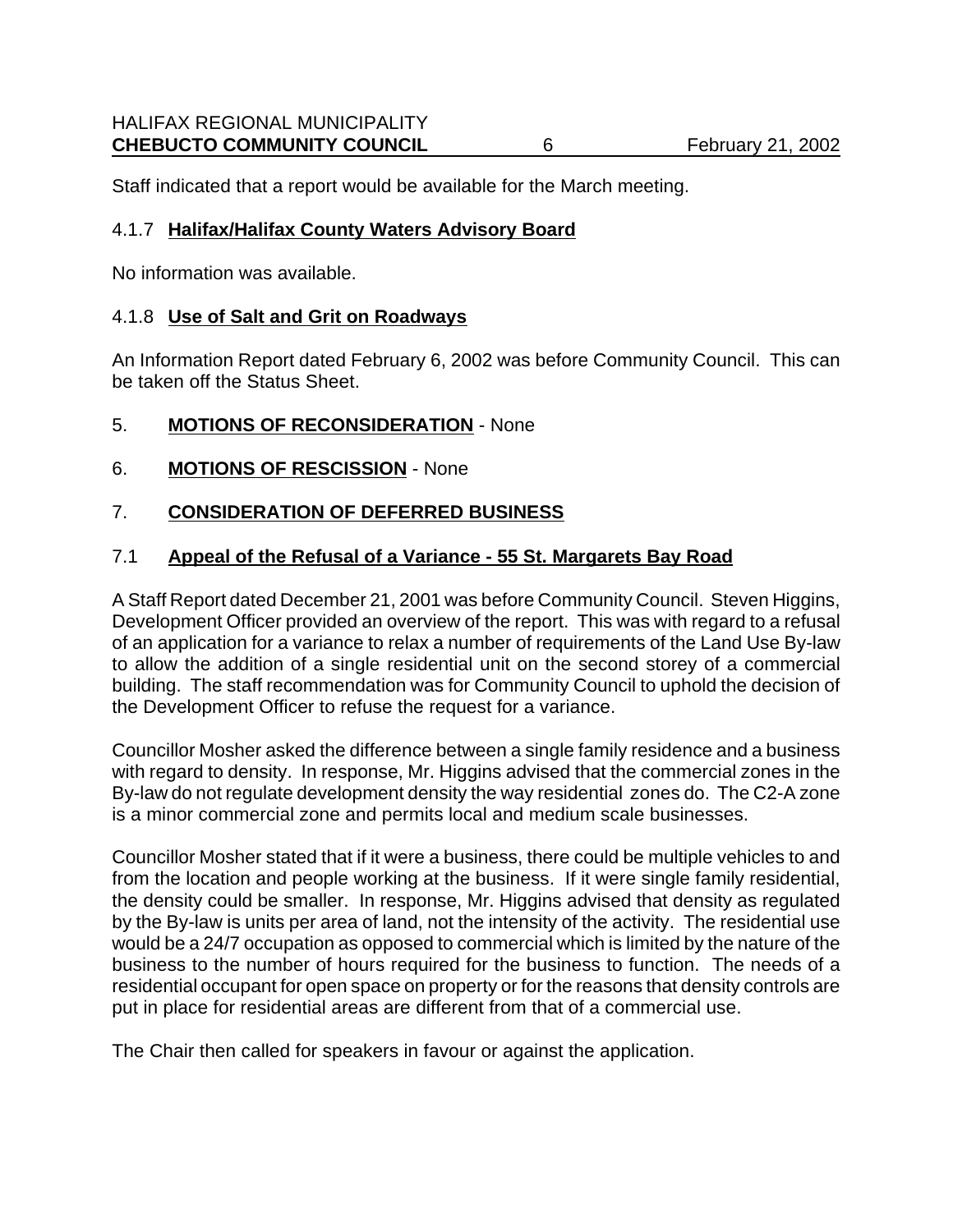Mr. Brian Hebert, Solicitor, on behalf of the applicant - James Doumakis - advised the following:

- This is an existing building that will be renovated. The upstairs is 1000 sq. ft. and proposed to be a loft style apartment.
- Density is defined as the number of units per lot. In this case, the density in terms of residential units on the property is one. If the intent of the By-law is to limit higher numbers of dwelling units on a lot, clearly one unit is the lowest number you can get. Therefore, it would not apply to this particular lot as higher numbers of dwelling units are not proposed.
- Dwelling unit is defined in the By-law as units which are designed or used for residential purposes.
- From the outside, the building will not change whatsoever. Although it does not fit squarely within the By-law section 14 (c), the unit in question was not being used as a residential unit when the By-law was passed in 1981. The building, however, was in use at that time.
- He could not see how this particular application could affect the intent of the By-law.
- This could be a positive change for the area in terms of the number of vehicles entering and exiting on this particular road.
- Notices went to adjacent landowners within 100' with no negative responses.

On a question from the Chair, the Clerk advised there was no correspondence received regarding this item.

The Chair called three times for additional speakers. There were none.

### **MOVED by Councillor Mosher, seconded by Councillor Whalen to overturn the decision of the Development Officer and approve the request for a variance at 55 St. Margarets Bay Road. MOTION PUT AND PASSED.**

Councillor Mosher explained she made the motion based on the traffic in the area. If the density can be reduced on St. Margarets Bay Road, it may make it safer for the residents in the area. A single dwelling unit of 1000 sq. ft. would be superior to a business.

# 8. **PUBLIC HEARINGS**

### 8.1 **Case 00399 - Application to Amend the Stage I Development Agreement for Clayton Park West, Phase 4**

A Staff Report dated January 3, 2002 was before Community Council. Grace Ho, Planner provided an overview of the application with the aid of overheads and advised that staff was recommending approval. During the course of her presentation, she advised that, if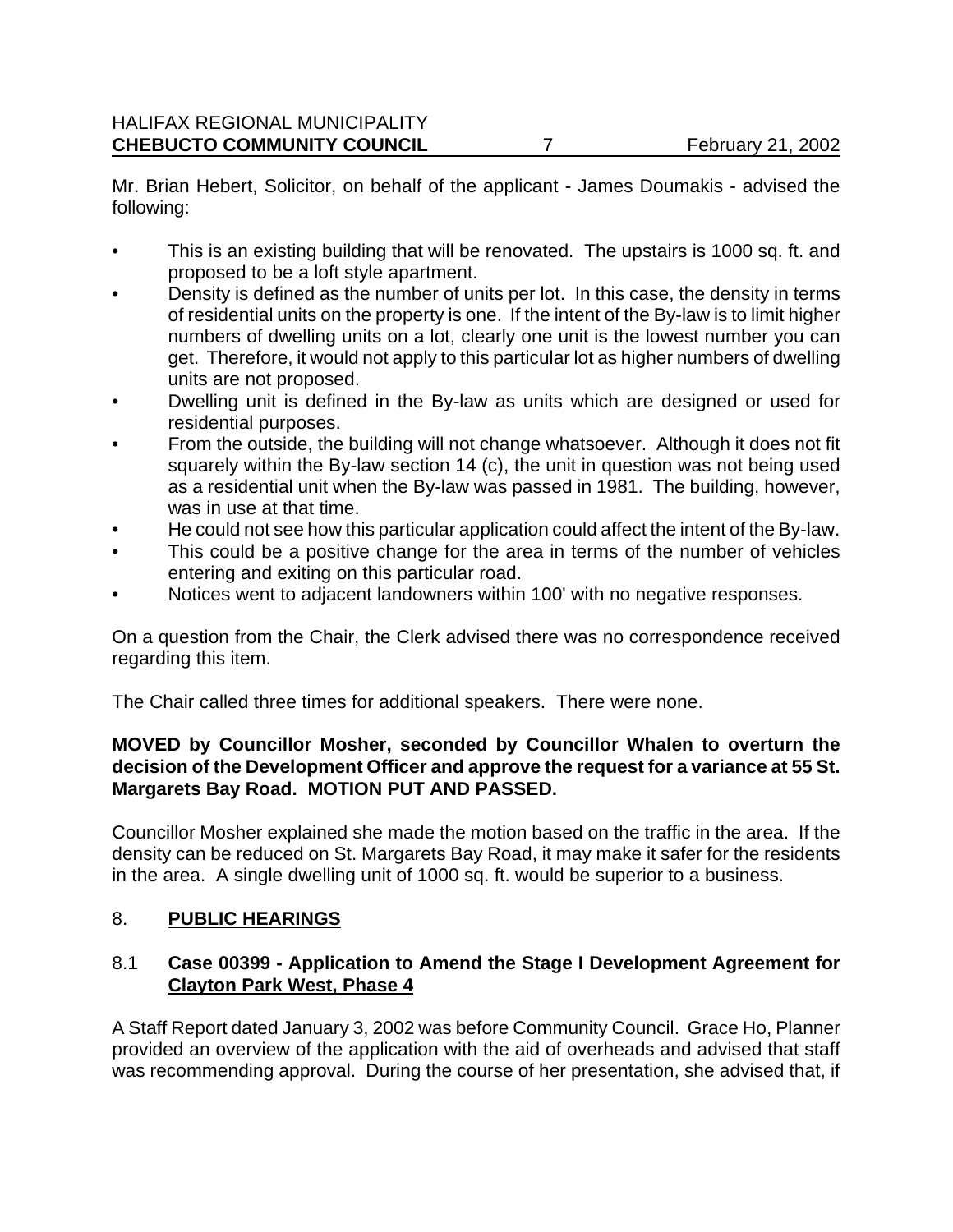approved, it would permit a total of 760 residential multiple units in buildings to a maximum of 12 stories high.

The Chair then called for speakers for or against the application.

Mr. Mike Willett, Vice-President of Development, Clayton Developments provided information, with the aid of slides and aerial photos, on the proposal, what has taken place to date in the area and abutting areas and what is being proposed. As part of his presentation, he advised that multiple unit dwellings along the highway resulted because of the impact of the highway and there is a boundary where water pressure is not available for housing because of height of land and water tower. There are natural features such as a brook which have dictated the form and eventual concept of the lands.

Mr. Don Levy, Central Avenue stated that Mainland West with all its high density development will be the Mainland slum district in 25 years time. More immediately, however, he expressed concern with traffic and what plans HRM has to look after the next 1000 cars going to the Peninsula.

The Chair called three times for additional speakers for or against the application.

### **MOVED by Councillor Whalen, seconded by Councillor Walker to close the Public Hearing. MOTION PUT AND PASSED.**

Councillor Whalen referred to the Public Information meeting where she and Councillor Walker raised a number of questions about density at that time. It was important to note that 460 units are already approved on the properties owned by Clayton and it is the addition of the Hall property which adds another 310. She acknowledged there was a certain sensitivity developed by residents of the area regarding the number of apartment buildings being built over the last year. One of the things pointed out at the Public Information meeting was that water pressure is low in the area and cannot service individual homes. If there were individual houses, there would have to be an actual pumping station for every street. She understood that Clayton Developments was looking at other types of uses. She asked Mr. Willett for clarification.

Mr. Willett indicated that Clayton Developments is pursuing senior citizens housing on a multiple site and there was also an office building envisaged.

Councillor Whalen advised that there had been hopes to see a Business Campus in the area but the market has collapsed and the new building at Parkland and Lacewood Drives was originally an office building but the applicant changed it to high density multi unit residential because there is no market for an office building. Another important item raised at the Public Information Meeting was the desire for HRM to have a right of way through the property in question for a tunnel under the highway that will connect to Bayers Lake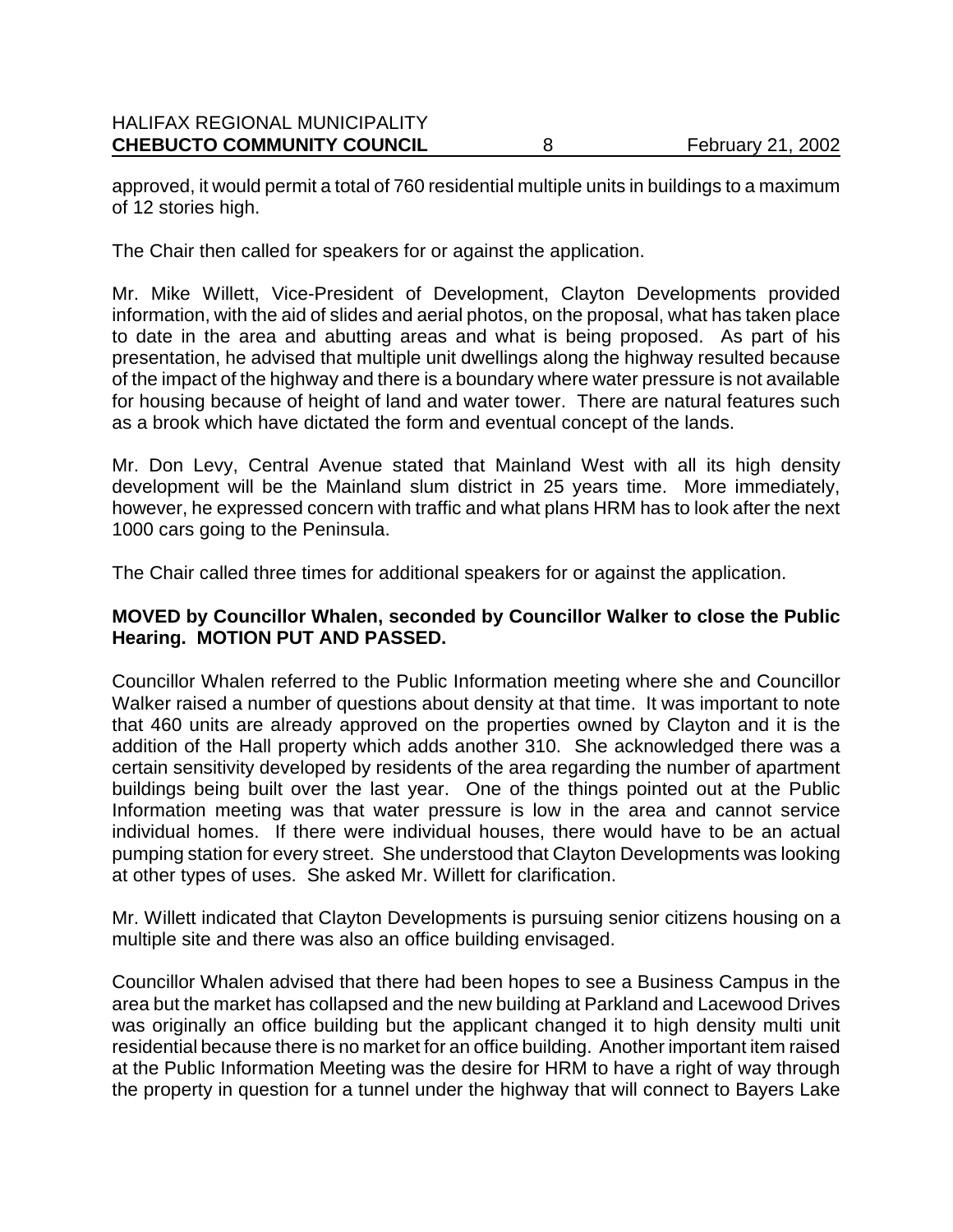| <b>CHEBUCTO COMMUNITY COUNCIL</b>    | <b>February 21, 2002</b> |
|--------------------------------------|--------------------------|
| <b>HALIFAX REGIONAL MUNICIPALITY</b> |                          |

Business Park and relates to the traffic concerns of Mr. Levy. She noted, however, that traffic congestion in Bayers Lake has improved over the last few months when extra turning lanes were added and the lights were synchronized. A set of traffic lights will be installed at Lacewood Drive and Parkland as well.

**MOVED by Councillor Whalen, seconded by Councillor Mosher to approve the amending Development Agreement, attached as Attachment II to the Staff Report dated January 3, 2002 to permit the development of the lands for multiple unit residential uses; and**

**Require that the amending Development Agreement be signed within 120 days, or any extension thereof granted by Community Council on request of the applicant, from the date of final approval by Community Council and any other bodies as necessary, whichever is later; otherwise, this approval will be void and obligations arising hereunder shall be at an end.**

### **MOTION PUT AND PASSED.**

### 8.2 **Appeal of the Development Officer's Decision to approve an Application for a Variance - 199 Glenforest Drive, Halifax**

A Staff Report dated January 28, 2002 was before Community Council. Steven Higgins, Development Officer provided an overview of the report. The staff recommendation was to uphold the Development Officer's decision to approve the variance.

Ms. Karen Colp, 199 Glenforest Drive raised the following points:

- She submitted a Petition signed by everyone in the 100' radius except for the appellant as well as two letters from Glenn Munroe and Phyllis Lasky and Ian and Carole Rankin. She read the two letters.
- The new shed is 2' back from the previous, less encroaching now than it was.

Ms. Nancy Bryne, 197 Glenforest Drive, the appellant raised the following points:

- There is a driveway in common.
- In May, 2001 she was in contact with HRM questioning the By-law with regard to what she was allowed to do or not to do on her own property. She wanted to take her shed from its present location and turn it alongside of the fence - the property line. She did not want to do anything that would negatively affect the neighbours.
- A Building Inspector came to her property and, while there, made an observation that Ms. Colp's shed was wrongly located. She understood that Ms. Colp would have to move her shed even though she continued to work on it. Subsequently, she called the Municipality to see if something was going to be done about it. In August,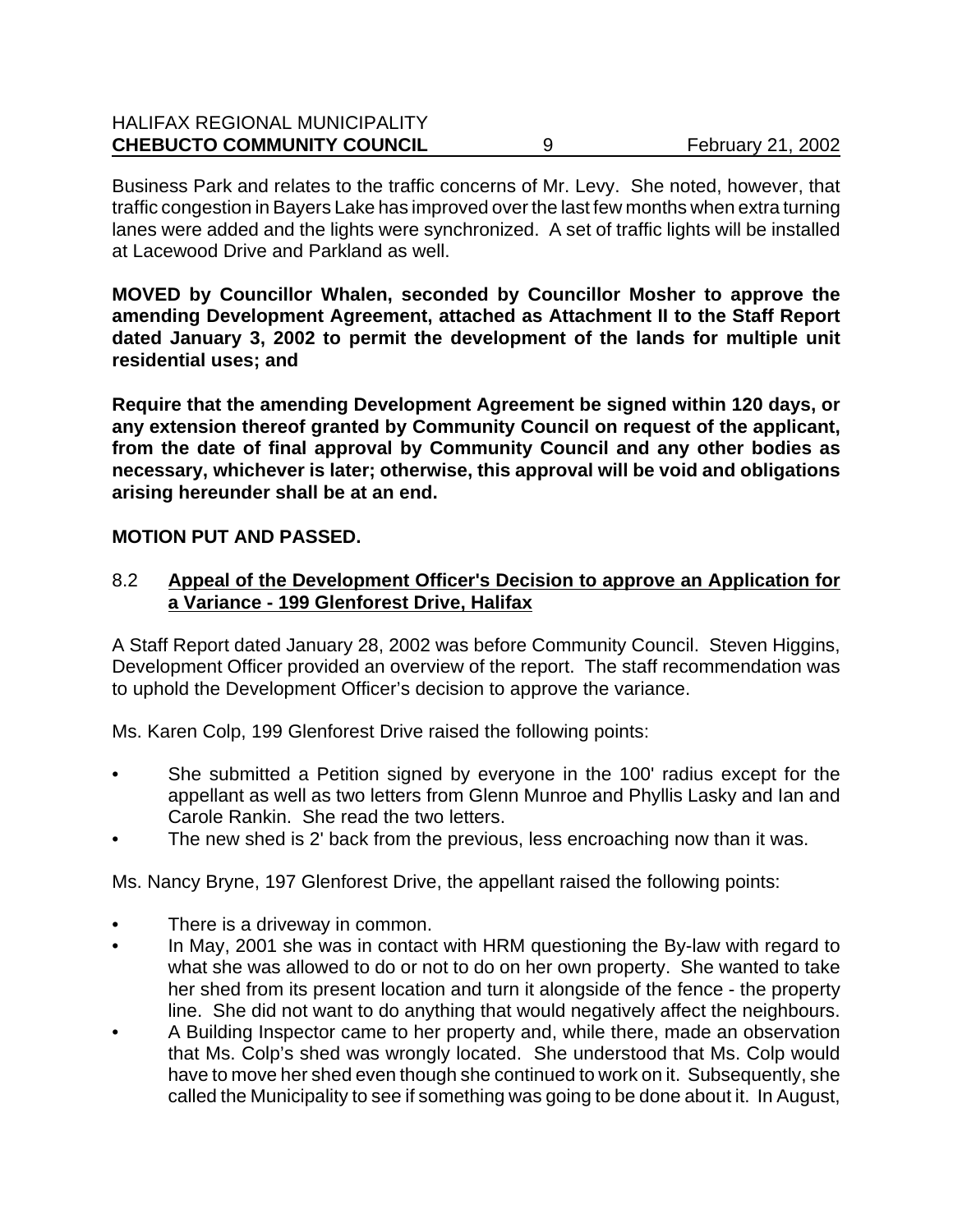Ms. Colp got a letter asking her to move her shed and it was insinuated that Ms. Byrne complained.

- The report submitted by Mr. Higgins is not accurate because the shed that Ms. Colp put up is different from the size of the original shed. The original was 10 x 10 and placed on a concrete slab which is 3' away from the fence that is the boundary line between the two properties. The shed she put up is 12' x 8' and extends 2' closer to the fence between the properties.
- When she questioned the site sketch accompanying the request for variance, the explanation given by HRM was that it was the math. She questioned that it was 2' in front of the back of the house when, in fact, it was 4' and she questioned the foot on the right side of the shed since there is not actually a foot there.
- Her primary concern is that there did not seem to be a lot of validation to the information submitted. She wondered, therefore, how credible the By-law or enforcement of same would be because of this.

The Chair then called three times for further speakers for or against the application. There were none.

Councillor Walker acknowledged hearing all the information and receipt of the signatures from the residents saying they have no trouble with the application. He pointed out that this was not the only case in his District. In Clayton Park in general, all the storage sheds underneath carports are illegal. The sideyard aspect was prevalent in his District. Since the Development Officer did not have a problem with the variance, he made the following motion:

**MOVED by Councillor Walker, seconded by Councillor Whalen to uphold the Development Officer's decision to approve an application for a variance at 199 Glenforest Drive, Halifax. MOTION PUT AND PASSED.**

# 9. **CORRESPONDENCE, PETITIONS AND DELEGATIONS**

### 9.1 **Presentations**

### 9.1.1 Supplementary Education Funding

This was deleted from the Agenda.

### 9.1.2 Proposed Amendments to the Royale Hemlocks Development Agreement to expand the lands of Hemlock Ravine by the Friends of Hemlock Ravine

Mr. Colin Stewart, Vice-President, Friends of Hemlock Ravine with the aid of prepared text, provided an overview of the proposal to amend the Royale Hemlocks Development Agreement by amending the Stage I agreement and subsequently the Stage II agreement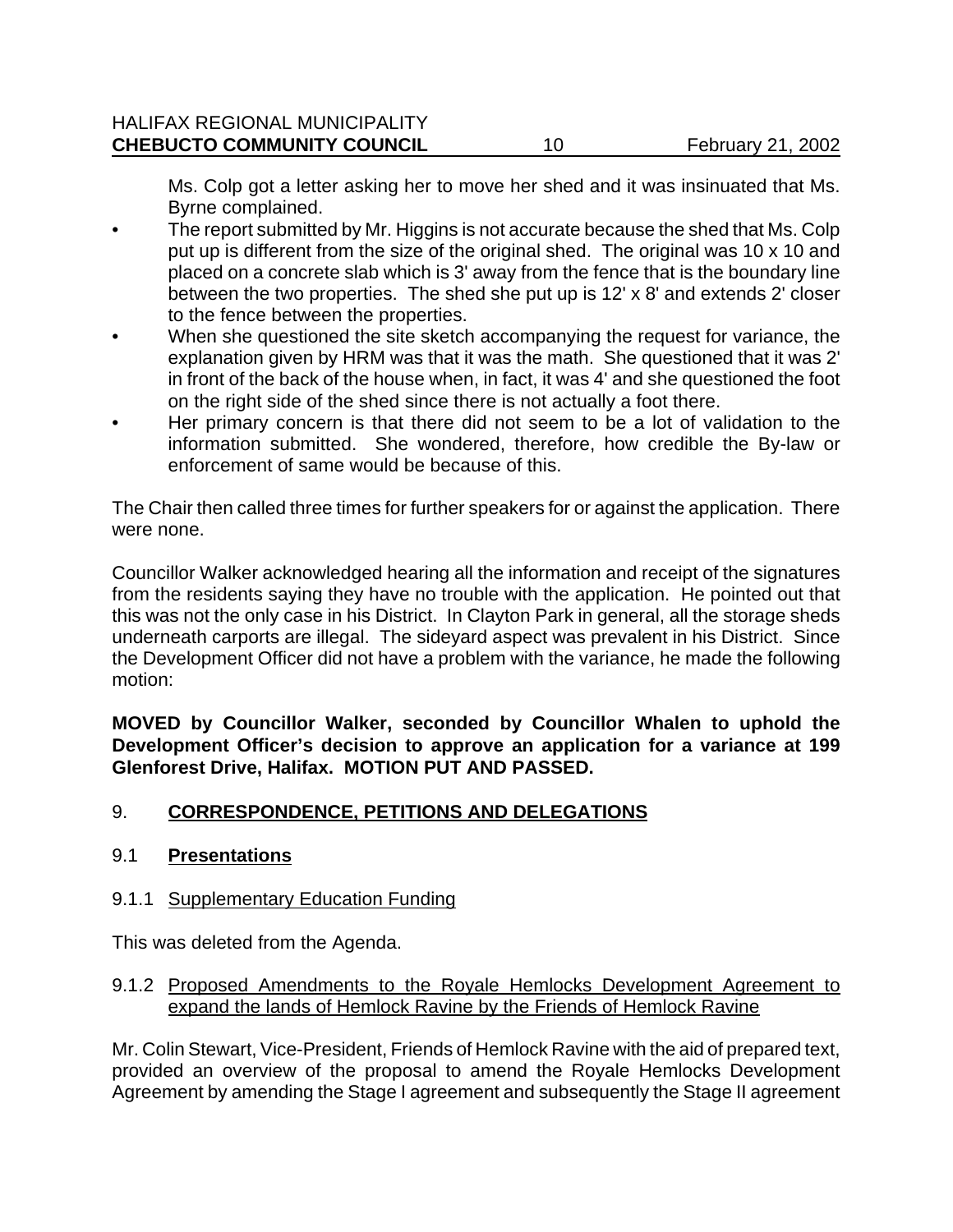| <b>CHEBUCTO COMMUNITY COUNCIL</b>    | <b>February 21, 2002</b> |
|--------------------------------------|--------------------------|
| <b>HALIFAX REGIONAL MUNICIPALITY</b> |                          |

for the turning over of additional lands to be added to Hemlock Ravine Park. This would include modifying parts of the plan to maintain the density. He sought the cooperation of Community Council and staff in achieving these objectives and, as well, the waiving of any associated fees.

Mr. Andrew Bone, Planner was also in attendance regarding this matter.

Councillor Whalen stated that she felt the proposal was worthwhile and would add additional protection to the Ravine, which is the most environmentally sensitive part of the Park and is regional in nature. She acknowledged the working relationship developing between the Friends of Hemlock Ravine and Kimberley Lloyd. Kimberly Lloyd indicated a willingness to investigate this further and she was in support of the proposal.

**MOVED by Councillor Whalen, seconded by Councillor Walker to request a Staff Report for the next meeting of Community Council that would deal with the waiving of the fees for this application by Friends of Hemlock Ravine and the process to be utilized regarding the proposal to amend the Stage I Development Agreement to expand the lands of Hemlock Ravine. MOTION PUT AND PASSED.**

### 10. **REPORTS**

### 10.1 **2002/03 Budget Consultation**

Ms. Dale MacLennan, Director of Financial Services and Mr. Bruce Fisher, Manager, Financial Planning were in attendance for this item. They provided an overview of the current finances of HRM which included the following:

- HRM budget
- HRM as a Diverse Operation
- Where the money is spent
- Amounts paid to the province and for education
- Applying Capital Priorities
- Capital Budget for 2001/02
- Debt as a Share of Capital
- Amount of HRM debt
- Summary of the Financial Outlook for 2002/03
- Impact of inflation on HRM
- Impact of growth on HRM
- Tax Base in 2000, 2001 and 2002
- Residential Assessment
- Commercial Assessment
- HRM's Tax Burden Strategy
- Impact on the average house for 2001/02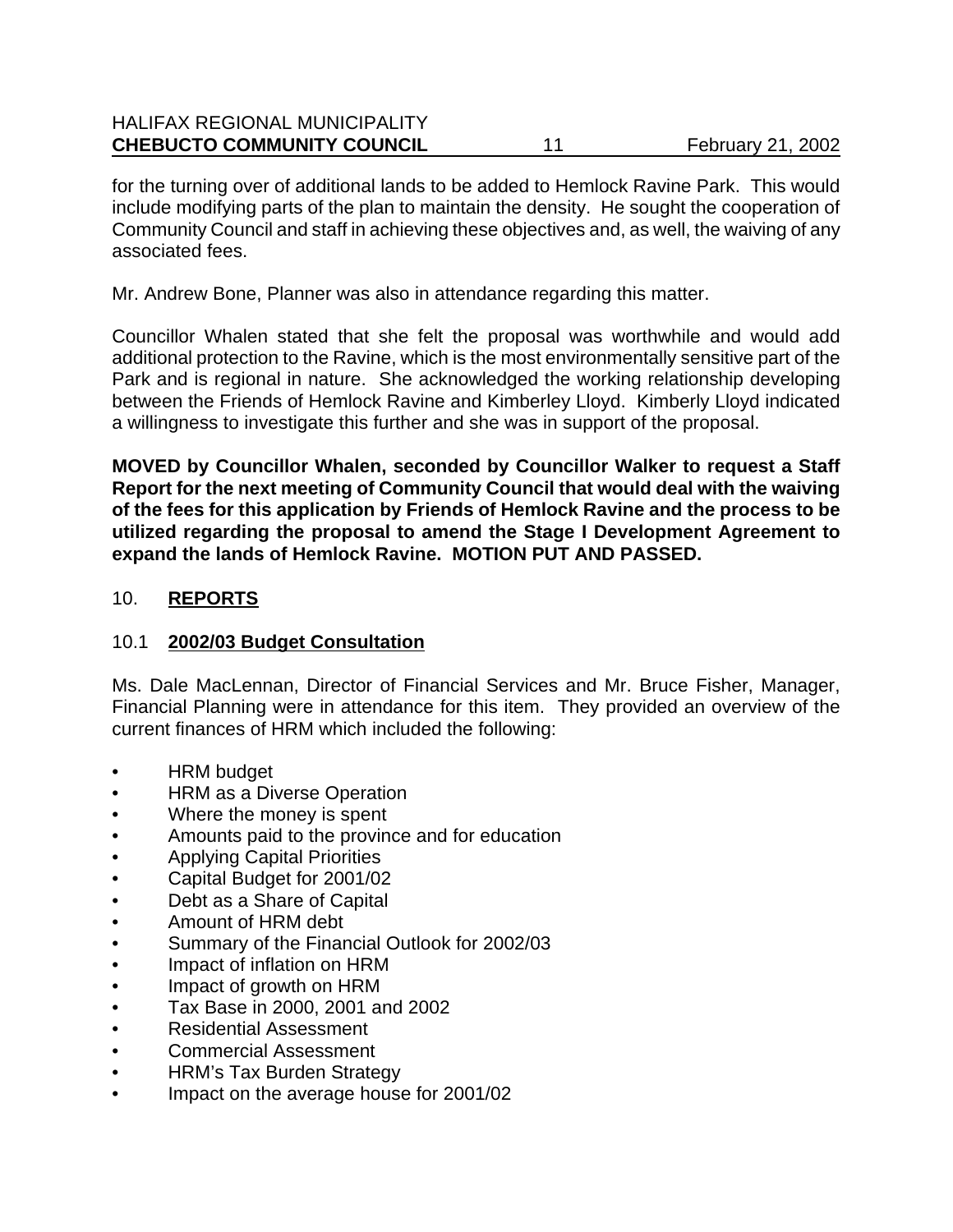### HALIFAX REGIONAL MUNICIPALITY **CHEBUCTO COMMUNITY COUNCIL** 12 February 21, 2002

- Residential assessment growth rates
- How much debt HRM will have
- Financial summary
- Purpose of budget consultation
- Timeline for budget process
- Survey questions

During the course of the presentation, members of the public raised their questions and provided their comments; however, the residents did not identify themselves. These questions/comments were dealt with in two ways. Ms. MacLennan and/or Mr. Fisher provided the information at that time or Councillor Whalen took the names and addresses and indicated she would be following up after the meeting to ensure that the information requested is provided.

### 11. **MOTIONS** - None

### 12. **ADDED ITEMS**

### 12.1 **North West Arm Ferry**

An Information Report dated January 11, 2002 was before Community Council. Kenny Silver, Planning and Development, Transit Services provided an overview of the report. Councillor Mosher asked if it would be possible to add this to the list of Infrastructure projects. In response, Bruce Fisher, Manager, Financial Planning advised that he would have to check to see if it would be possible because, for instance, transit buses were not eligible unless they were alternative fuel types. If it was possible, the issue could be brought to Regional Council when staff comes back with other infrastructure issues. He pointed out that if it is possible to fund capital costs of the ferry through the infrastructure program, there would still be the operating costs.

On a question from Councillor Mosher as to where population data had been obtained, Mr. Silver advised it was from the 1996 Census based on traffic zones in the Spryfield area.

Councillor Mosher asked that the information be updated once the new Census comes out. Stoneridge on the Park will have over 1400 people within two years and there will be 700 more homes on Herring Cove Road, pending water and sewer. Even with maximum ridership, which she felt was under represented, there were still more passengers per day than the Woodside route.

In response to Councillor Mosher, Mr. Silver advised that the Woodside ferry is only at peak hours whereas the proposed ferry is all-day service.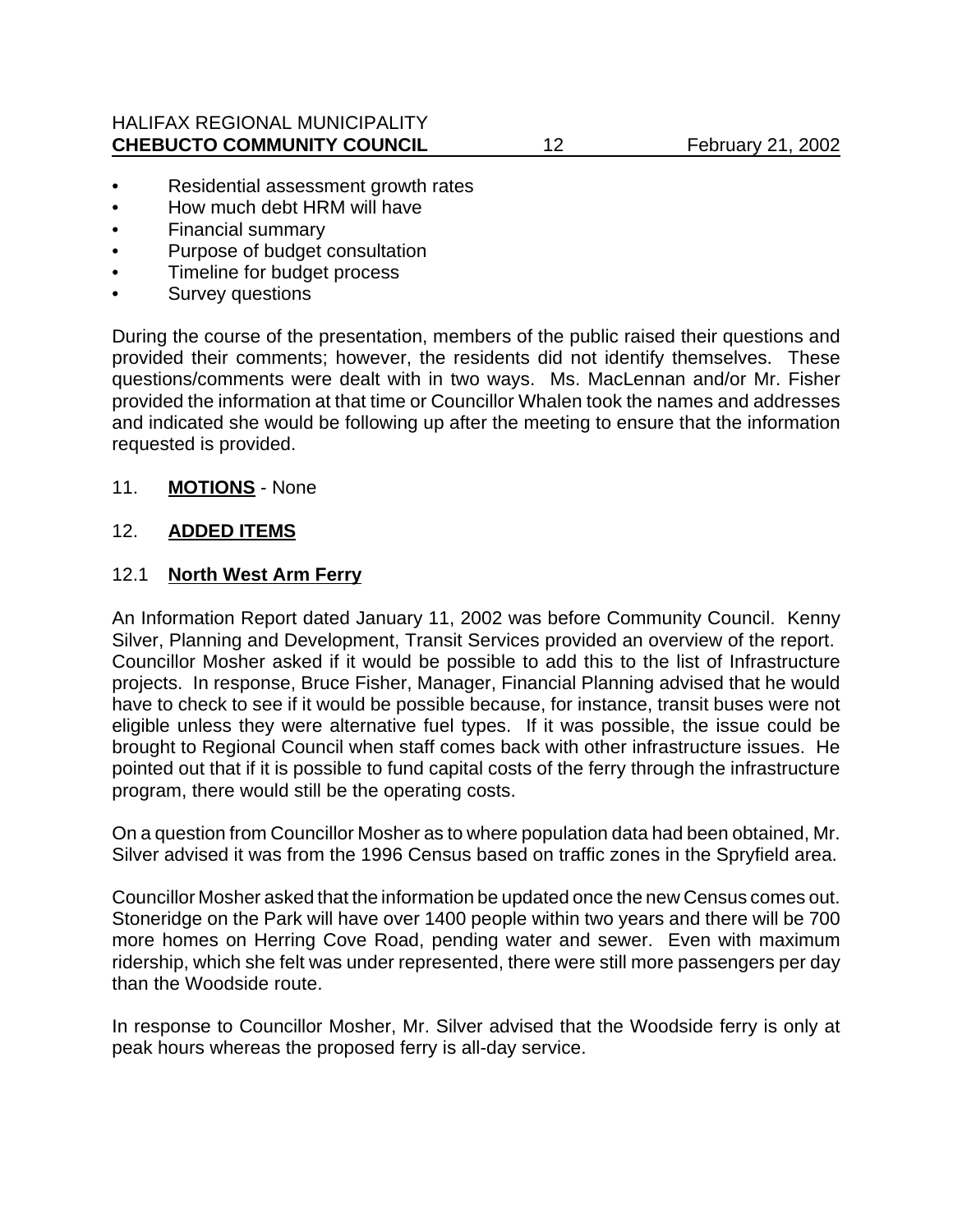| <b>CHEBUCTO COMMUNITY COUNCIL</b>    | <b>February 21, 2002</b> |
|--------------------------------------|--------------------------|
| <b>HALIFAX REGIONAL MUNICIPALITY</b> |                          |

Councillor Mosher stated she agreed to updating aging equipment and facilities but, at the same time, there were 3200 more homes approved in Timberlea plus a lot of development outside the core which will be using the Armdale Rotary and further deteriorating the infrastructure. This could fit within the Regional Planning Policy which will be developed within the next two to three years.

Mr. Silver, in response, stated that one of the goals of Regional Planning is to set priorities in terms of road infrastructure versus alternative forms of transportation in the Regional Planning exercise. At this time, however, there are issues with just maintaining the existing infrastructure.

Councillor Mosher asked if Mr. Silver would support the addition of the proposed ferry to the infrastructure list. In response, Mr. Silver advised he would support it but he had a concern if it means taking away from supporting the existing infrastructure.

**MOVED by Councillor Mosher, seconded by Councillor Whalen to request that Finance staff look into the feasibility of including the proposed ferry in the next list for infrastructure funding and to forward the report to Regional Planning for consideration regarding transportation issues. MOTION PUT AND PASSED.**

### 12.2 **Winter Trail Maintenance**

Councillor Whalen advised she has had requests for winter maintenance of the power line in the area of the Primary to Nine school. She requested a Staff Report indicating what the cost would be to include this. She added that with the new High School opening, it would become a link to the Mainland Commons.

As well, Councillor Mosher requested that the report to be requested include the Regatta Point walkway and access to Sir Sanford Fleming Park.

**MOVED by Councillor Whalen, seconded by Councillor Mosher that a report be requested as to the cost of including these three items in winter trail maintenance. MOTION PUT AND PASSED.**

### 12.3 **Dogs Off Leash in Hemlock Ravine Park**

**MOVED by Councillor Whalen seconded by Councillor Mosher to request a Staff Report on whether or not it would be possible to have a portion of the Park dedicated to off leash or a time of day, taking into account the Hemlock Ravine Master Plan. MOTION PUT AND PASSED.**

12.4 **Herring Cove Service and Settlement Strategy**